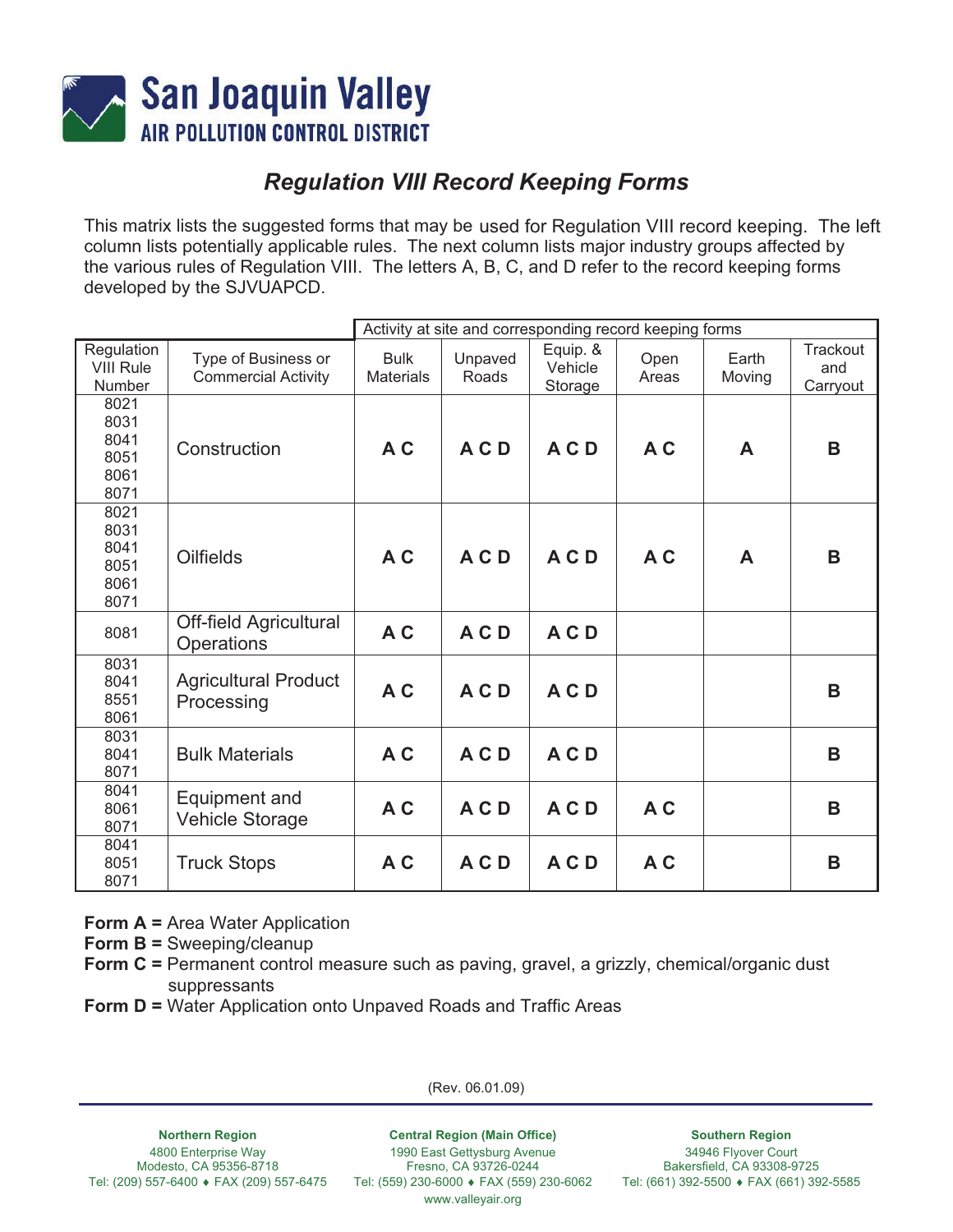#### **FORM A – Area Water Application**

| Project<br>Location: |          | City: | Size:  | (Miles/<br>Acres) |
|----------------------|----------|-------|--------|-------------------|
| Owner:               | Address: | City: |        | Zip:              |
| Contact<br>Person:   | Title:   |       | Phone: |                   |

### *Watering Schedule*

Use this form to document daily water applications at a single site by recording total gallons per day and number of applications per day at a single area. Use additional forms, as necessary, for areas with different treatment schedules.

#### **Area treated:**

| Week           | Sunday | <b>Monday</b> | <b>Tuesday</b> | Wednesday | Thursday | Friday | Saturday |
|----------------|--------|---------------|----------------|-----------|----------|--------|----------|
|                |        |               |                |           |          |        |          |
| - 2            |        |               |                |           |          |        |          |
| 3              |        |               |                |           |          |        |          |
| $\overline{4}$ |        |               |                |           |          |        |          |
| 5              |        |               |                |           |          |        |          |

#### **Area treated:**

| Week           | <b>Sunday</b> | <b>Monday</b> | <b>Tuesday</b> | Wednesday | Thursday | Friday | <b>Saturday</b> |
|----------------|---------------|---------------|----------------|-----------|----------|--------|-----------------|
|                |               |               |                |           |          |        |                 |
| 2              |               |               |                |           |          |        |                 |
| 3              |               |               |                |           |          |        |                 |
| $\overline{4}$ |               |               |                |           |          |        |                 |
| 5              |               |               |                |           |          |        |                 |

*Retain for one year after project ends. Title V sources are required to retain for five years after project ends.*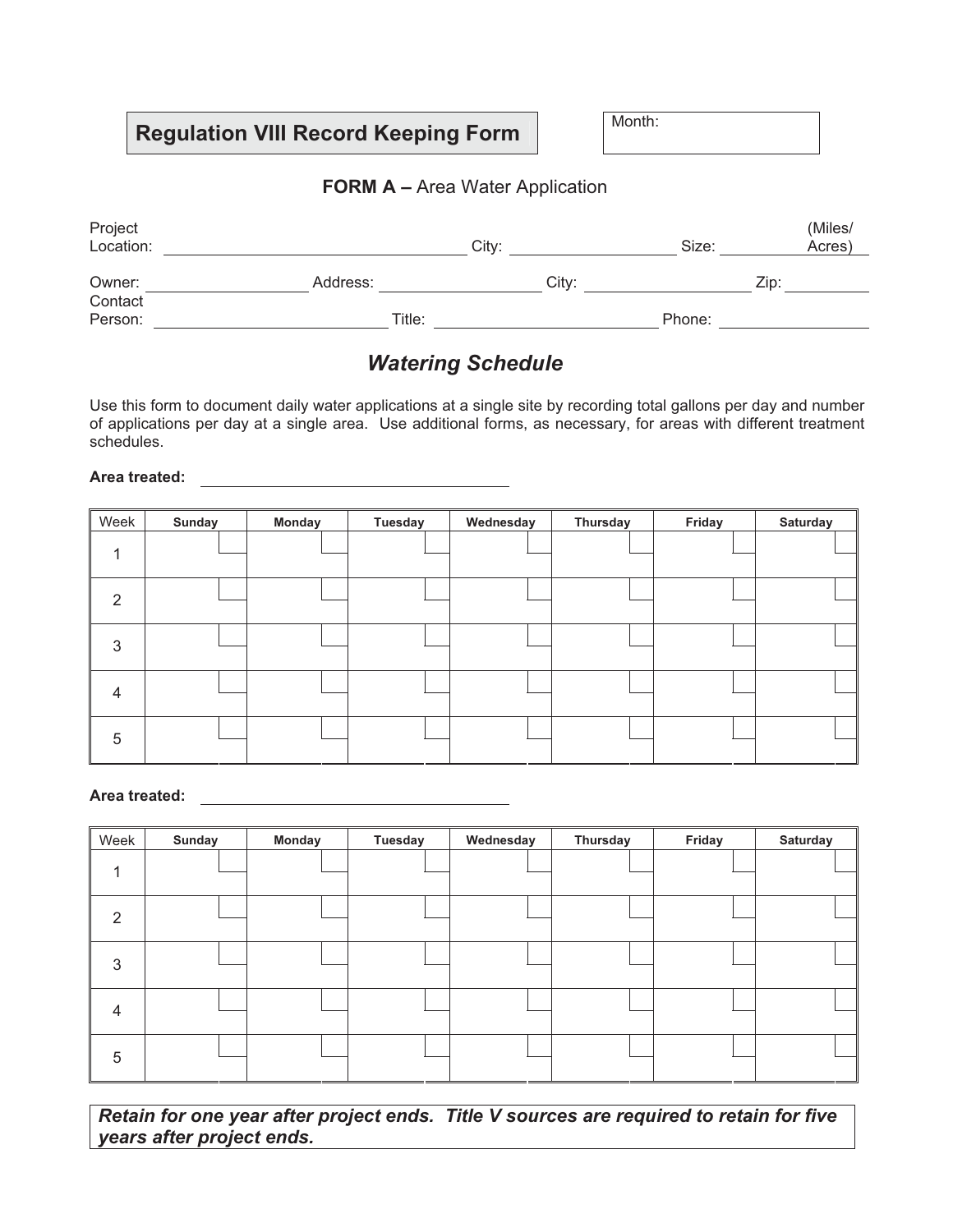### **FORM B –** For Cleanup of Trackout and Carryout

| Project<br>Location: |          | City: | Size:  | (Miles/<br>Acres) |
|----------------------|----------|-------|--------|-------------------|
| Owner:               | Address: | City: |        | Zip:              |
| Contact<br>Person:   | Title:   |       | Phone: |                   |

## **Sweeping / Cleanup Schedule**

Use this form to document the cleanup schedule by entering the time of day cleanup is done. **Mornings =am; Afternoon = pm.** Write "end of day" if cleanup is done at the end of the workday. In urban areas, preventing or cleaning-up trackout at construction sites is required immediately if it extends 50 feet or more. Record keeping is required for construction sites subject to Rule 8021, sites that store bulk materials subject to Rule 8031 and vehicle/equipment storage areas subject to Rule 8071.

| Week           |    | Sunday | Monday | Tuesday | Wednesday | Thursday | Friday | Saturday |
|----------------|----|--------|--------|---------|-----------|----------|--------|----------|
| 1              | am |        |        |         |           |          |        |          |
|                | pm |        |        |         |           |          |        |          |
|                |    | Sunday | Monday | Tuesday | Wednesday | Thursday | Friday | Saturday |
| $\overline{2}$ | am |        |        |         |           |          |        |          |
|                | pm |        |        |         |           |          |        |          |
|                |    | Sunday | Monday | Tuesday | Wednesday | Thursday | Friday | Saturday |
| $\mathfrak{S}$ | am |        |        |         |           |          |        |          |
|                | pm |        |        |         |           |          |        |          |
|                |    | Sunday | Monday | Tuesday | Wednesday | Thursday | Friday | Saturday |
| $\overline{4}$ | am |        |        |         |           |          |        |          |
|                | pm |        |        |         |           |          |        |          |
|                |    | Sunday | Monday | Tuesday | Wednesday | Thursday | Friday | Saturday |
| $\overline{5}$ | am |        |        |         |           |          |        |          |
|                | pm |        |        |         |           |          |        |          |

*Retain for one year after project ends. Title V sources are required to retain for five years after project ends.*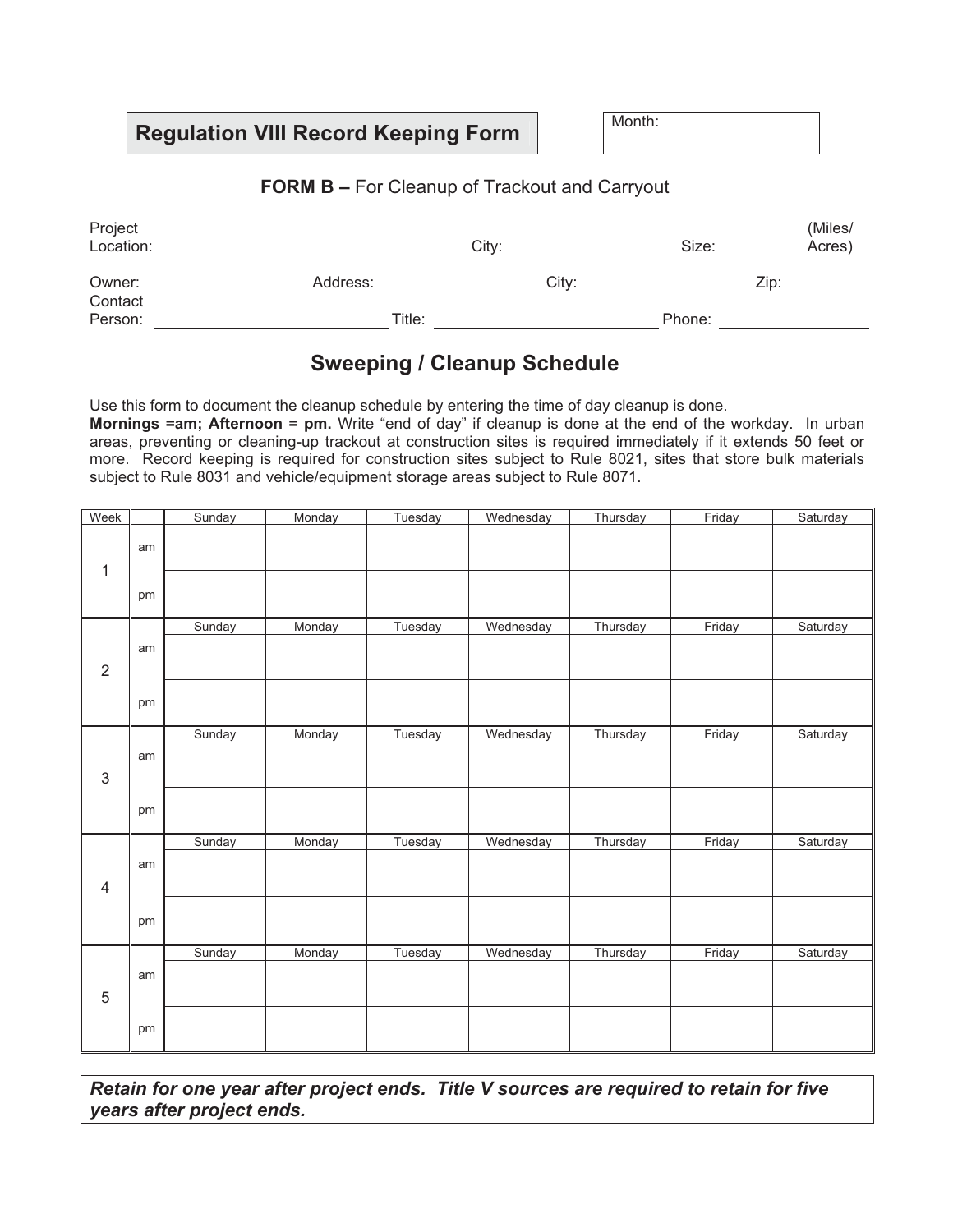### **FORM C:** For Permanent / Long Term Dust Controls

| Project<br>Location: |          | City: | Size:  | (Miles/<br>Acres) |
|----------------------|----------|-------|--------|-------------------|
| Owner:               | Address: | City: |        | Zip:              |
| Contact<br>Person:   | Title:   |       | Phone: |                   |

### *Permanent Activities*

Describe the types of permanent dust controls implemented, the date, the activity, such as applying an organic dust suppressant, gravel, paving or a trackout control device. Add comments such as the amount used, where used, brand name.

| Date | <b>Dust Control Activity</b><br>Performed (Gravel, paving) | Comments: Type of material, application rate. |
|------|------------------------------------------------------------|-----------------------------------------------|
|      |                                                            |                                               |
|      |                                                            |                                               |
|      |                                                            |                                               |
|      |                                                            |                                               |
|      |                                                            |                                               |
|      |                                                            |                                               |
|      |                                                            |                                               |

Comments**:**

*Retain for one year after project ends. Title V sources are required to retain for five years after project ends. Attach product information, maps and other specifications as appropriate unless already addressed in an approved or verified Fugitive PM10 Management Plan.*